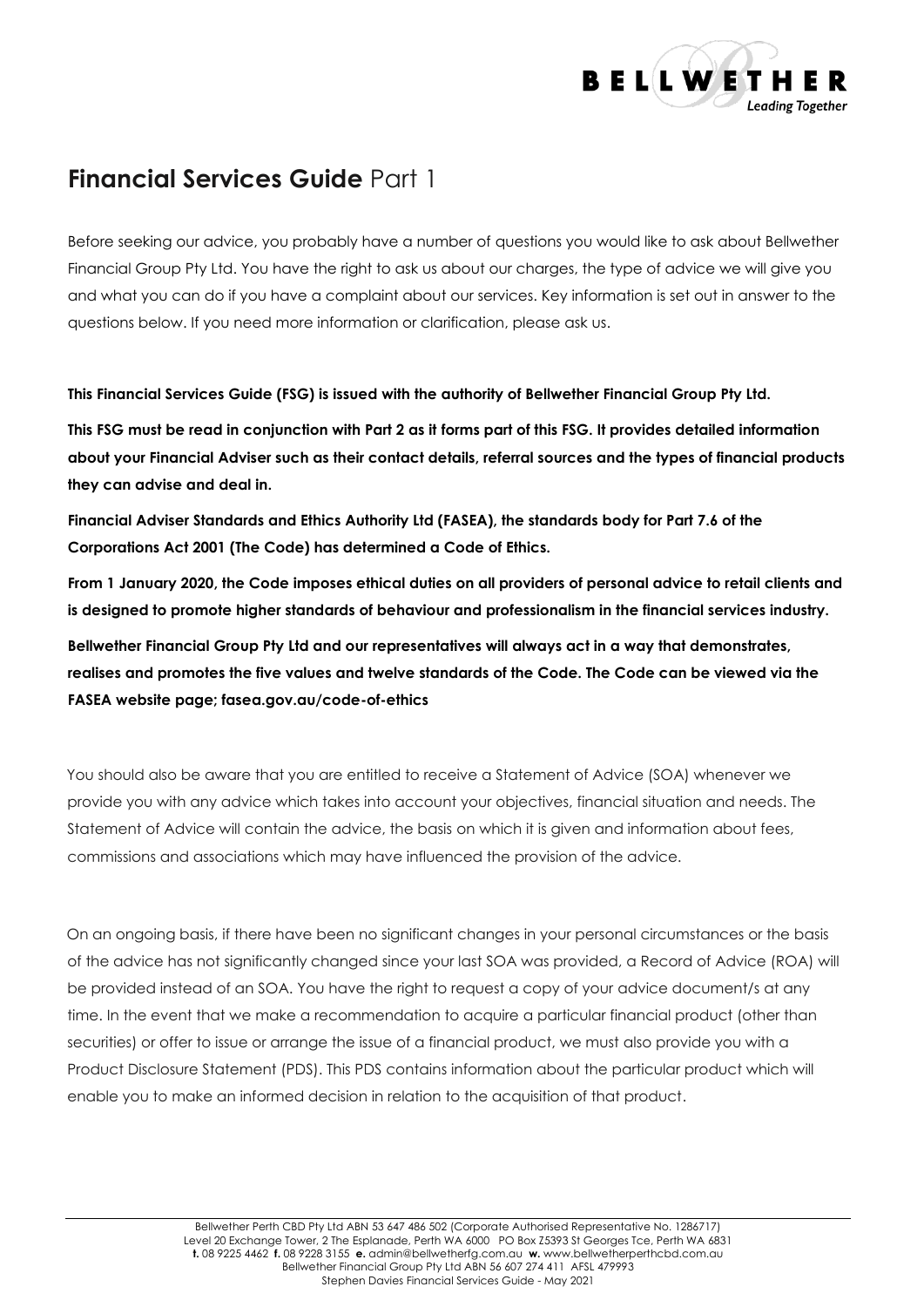# **BEFORE YOU GET OUR ADVICE**

# **Who are the advisers?**

Our team of financial advisers are experienced professionals committed to providing our clients with services that meet their needs and objectives. Please refer to the Part 2 of this FSG for information regarding your financial adviser.

### **Who will be providing the advisory services to me?**

All our financial advisers are representatives of Bellwether Financial Group Pty Ltd AFSL No. 479993, and Bellwether is responsible for the advice provided by its representatives.

#### **What advisory services are available to me?**

- **•** Deposit and Payment Products Basic Deposit
- **•** Deposit and Payment Products Non-basic Deposit
- **•** Government Debentures, Stocks and Bonds
- **•** Life Products Investment Life Insurance **Products**
- **•** Life Products Life Risk Insurance Products
- **•** Managed Investment Schemes including IDPS
- **•** Retirement Saving Account Products
- **•** Securities
- **•** Superannuation
- **•** Standard Margin lending products

When providing you with these advisory services, we act on your behalf.

Product recommendations are only made after considering their suitability for your individual investment objectives, financial situation and needs. Under the Corporations Act 2001 the advice provider is obligated to act in your best interest and this requires the advice provider to collect all required information about your financial situation and needs and objectives, make inquiries into the information provided, and investigate appropriate products and strategies that will meet your needs and objectives including preferences for socially responsible or ethical investments. From time to time where the advice provider cannot recommend any appropriate products or where the advice provider feels your best interest will not be served by him/her, the advice provider has a right to refuse the provision of advice or services.

We can provide regular reviews of your portfolio. If you choose to use this service, you will pay a fee that is tailored to your individual preference and circumstances.

**BELLWETHER** 

**Leading Together** 

### **Lack of Independence Declaration**

We are committed to providing you with quality advice and will take your personal financial situation, objectives and needs into consideration when providing you with this advice. We are also bound to inform you that the advice provided is not independent, impartial and unbiased as representatives under Bellwether Financial Group receive commissions in relation to insurance products and operate with restriction relating to the financial products which they provide financial service on i.e. we do not consider every product on the market but those that have been researched by our Investment Committee.

If you have any questions or concerns regarding this disclosure, please contact us.

## **How will I pay for the service?**

There are various ways we may be remunerated for the service we provide, including:

- **• Professional fees** where you pay a fee to Bellwether Financial Group Pty Ltd for all the services that we provide, this may be charged by direct invoice, deducted from your investment products or a combination of both;
- **• Brokerage/commissions** where the product provider pays Bellwether Financial Group Pty Ltd upon your initial investment and/or ongoing regularly throughout the life of your investment or insurance policy; or
- **• A combination of both** this is dependent on the type of service and ongoing arrangements agreed to.

Your fees will be discussed between you and your financial adviser before any recommendations are made and services provided to you. All fees will also be disclosed to you in the provided advice documents, initially the Statement of Advice and on an ongoing basis via a Record of Advice.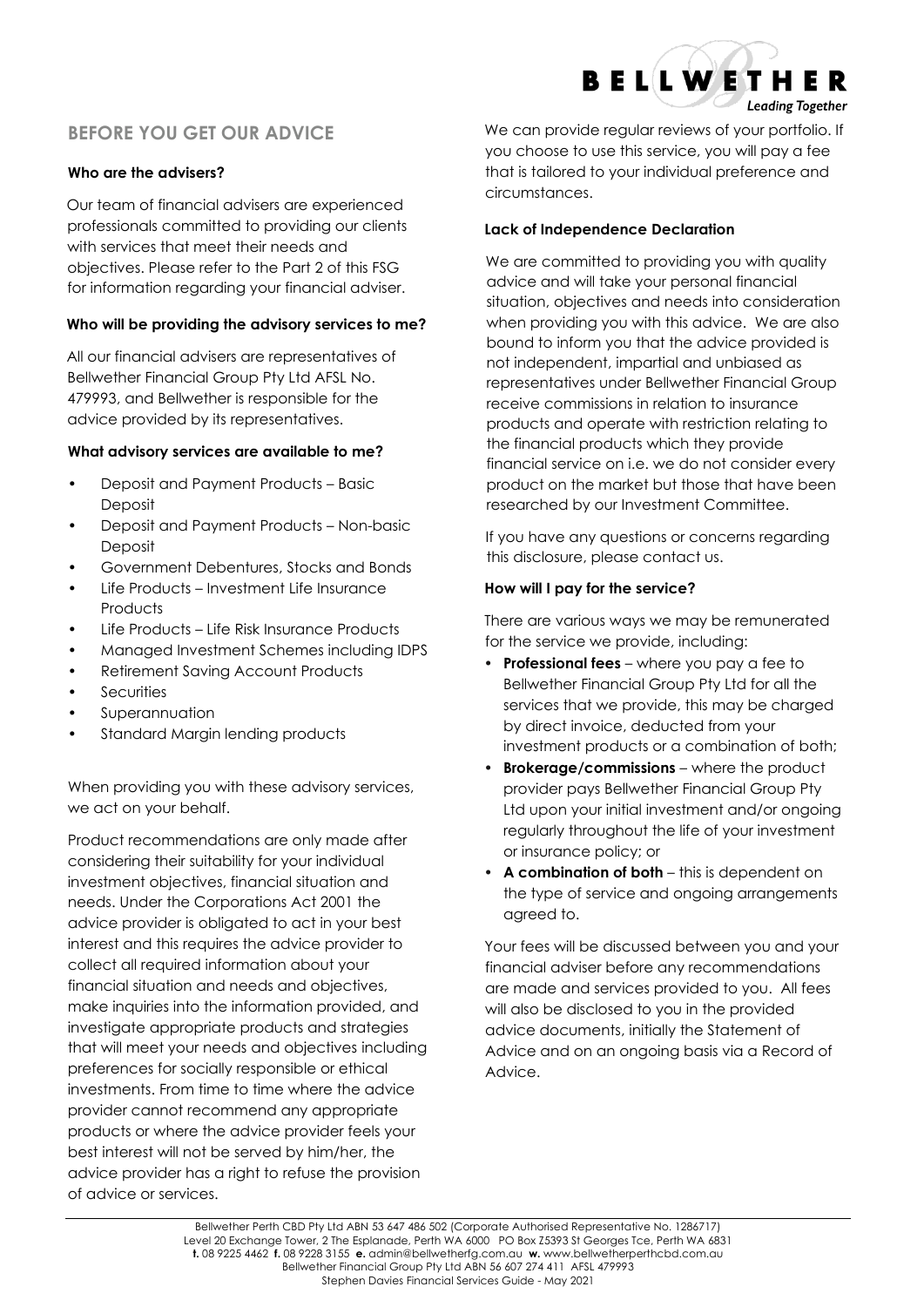

#### **Hourly Rates**

Hourly rates are usually applied for the initial formulation of financial advice. All fees are inclusive of GST. Our rates are as follows:

| Senior Financial Adviser | \$330 per hour |
|--------------------------|----------------|
| Financial Adviser        | \$220 per hour |
| Adviser Assistant        | \$165 per hour |
| Administrative Assistant | \$110 per hour |

#### **Professional Advice Fee**

A typical cost for initial advice would range from \$3,300 for simple advice up to \$22,000 more detailed and sophisticated advice. The price is dependent on the complexity of your situation and needs. An indicative price will be provided prior to the preparation of any advice.

If you choose to have us implement your financial strategy/s the fee will depend on the work involved and is subject to a minimum of \$2,200. These fees may be paid under an invoice arrangement or deducted from an investment product or a combination of both.

#### **Ongoing Client Service Package Fees**

The ongoing service package fees are between \$660 and \$7,700 per annum

#### **Ongoing Portfolio Management Fees**

We have an established investment committee that takes an oversight role in relation to the development of our authorised product list and model portfolios, inclusive of our socially responsible or ethical models. The recommendations of this committee will establish our protocols with regards to any transactions i.e. the purchase or sale of underlying holdings. Such transactions will be facilitated at no additional fee to you.

Ongoing Portfolio Management fee of between 0.77% and 1.10% per annum of funds under advice.

#### **Personal Insurance**

Unless we advise otherwise, we are remunerated by commission from the relevant insurer whenever you enter into an insurance policy arranged by us (including renewal and some variations).

New insurance policies are capped at 66% (inc GST) upfront commission and 22% (inc GST) trailing commission.

The commission is a percentage of the insurer's base premium (that is the premium excluding stamp duty and any other government charges).

Existing commission ranges between 0 – 110% in the first year and 0% and 35% per annum in subsequent years. The commission paid to us is utilised to cover our administration costs in relation to the insurances we recommend.

The commission is paid by the product issuer and is not an additional charge to you.

#### **Claims Handling Fee**

If you engage us to handle any claim on your behalf, the fee will depend on the work involved, subject to a minimum of \$3,300.

#### **Centrelink Assistance**

If you engage us to assist you with any Centrelink matters, the fee will depend on the work involved, subject to a minimum of \$1,100.

#### **Transparency**

We operate on a full disclosure policy for any fees received by the Licensee and Representatives. You will receive a Statement of Advice (SOA) detailing remuneration received by Bellwether Financial Group Pty Ltd and its representatives prior to making a decision on recommendations in the SOA. On an ongoing basis, remuneration will be disclosed via a Record of Advice.

If we have an ongoing fee arrangement with you which exceeds 12 months, then you will receive from us a Fee Disclosure Statement annually setting out the fees you have paid to us, the services that we are contracted to provide and what services we did provide to you over that period. A service agreement will be provided to you at the time of engagement clearly defining the services to be provided and the associated fee.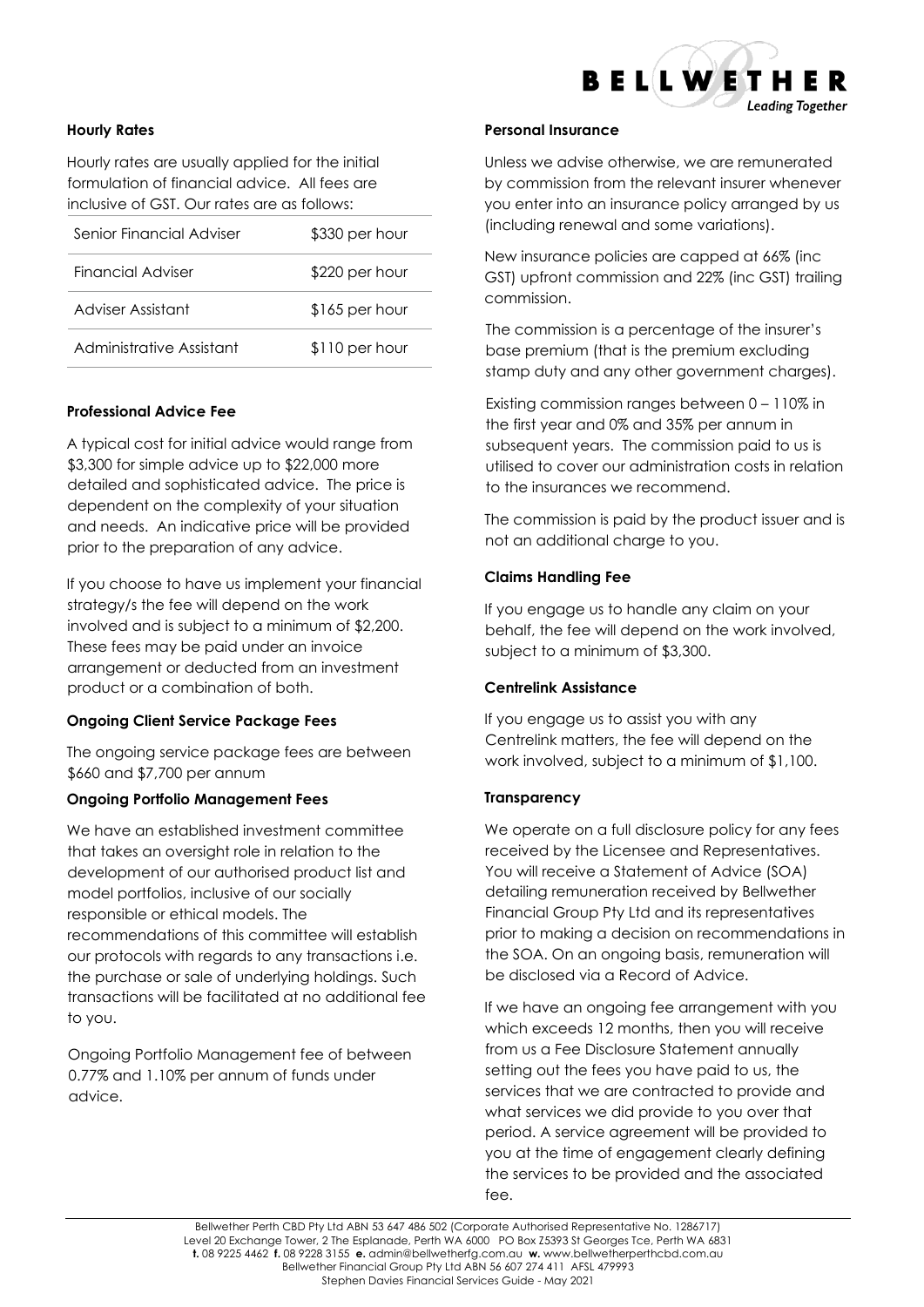**BELLWETHER Leading Together** 

Your Fee Disclosure Statement will also include information as to the services and associated costs for services to be provided in the next 12 months. We will request your consent to renew these services. This notice will also include details of when your consent is required by. You have a right to request further information in relation to the remuneration received by Bellwether Financial Group Pty Ltd and its representatives.

Bellwether Financial Group may from time to time receive a benefit from preferred product providers by way of sponsorship of educational seminars, conferences, marketing material or training days. Other benefits, such as prizes, awards and hospitality events (e.g. sporting events) may also be received. Details of benefits between \$100 and \$300 will be maintained on a Register. Benefits over \$300 are not allowed to be accepted.

You have a right to request for further information in relation to the remuneration, the range of amounts or rates of remuneration, and soft dollar benefits received by the licensee and/or authorised representative.

#### **Other Arrangements**

Bellwether Financial Group Pty Ltd is not owned by any Fund Manager or institution and there are no relationships that will influence the advice that you receive from them.

Your adviser may hold an interest in a financial product. Any significant interest/ownership will be recorded in a register of financial product holding and where appropriate, this holding will be disclosed to you in an advice document.

# **What about your privacy?**

Bellwether Financial Group Pty Ltd is committed to implementing and promoting a privacy policy, which will ensure the privacy and security of your personal information. A copy of our Privacy Statement will be provided to you at or before your initial meeting and future copies may be obtained from our website www.bellwetherfinancialgroup.com.au

# **WHEN YOU GET OUR ADVICE**

# **Do I get detailed information about actual commissions and other benefits my adviser gets from making the recommendations?**

Yes. You have the right to know about details of commissions and other benefits your financial adviser receives for their recommendations. All commissions, fees and other benefits received by the financial adviser as a result of providing advice are clearly detailed in the advice document provided in writing.

## **Will you give me advice that is suitable to my investment needs and financial circumstances**?

Yes. However, to do so we need to find out your individual investment objectives, financial situation and needs before we recommend any investment to you. You have the right not to divulge this information to us, if you do not wish to do so. In that case, we are required to warn you about the possible consequences of us not having your full personal information. You should read the warnings carefully.

# **What should I know about any risks of the investments or investment strategies recommended to me?**

We will explain to you any significant risks of investments and strategies that we recommend to you. If you are unsure about any of the risks discussed, you should ask us for further clarification.

# **What information do you maintain in my file and can I examine my file?**

We maintain a record of your personal profile that includes details of your investment objectives, financial situation and needs. We also maintain records of any recommendations made to you. If you wish to examine your file, we will make arrangements for you to do so. As a financial service provider, we have an obligation under the Anti Money Laundering and Counter Terrorism Act to verify your identity and the source of any funds.

This means that we will ask you to present identification documents such as passports and driver's licence. We will also retain copies of this information. We assure you that this information will be held securely.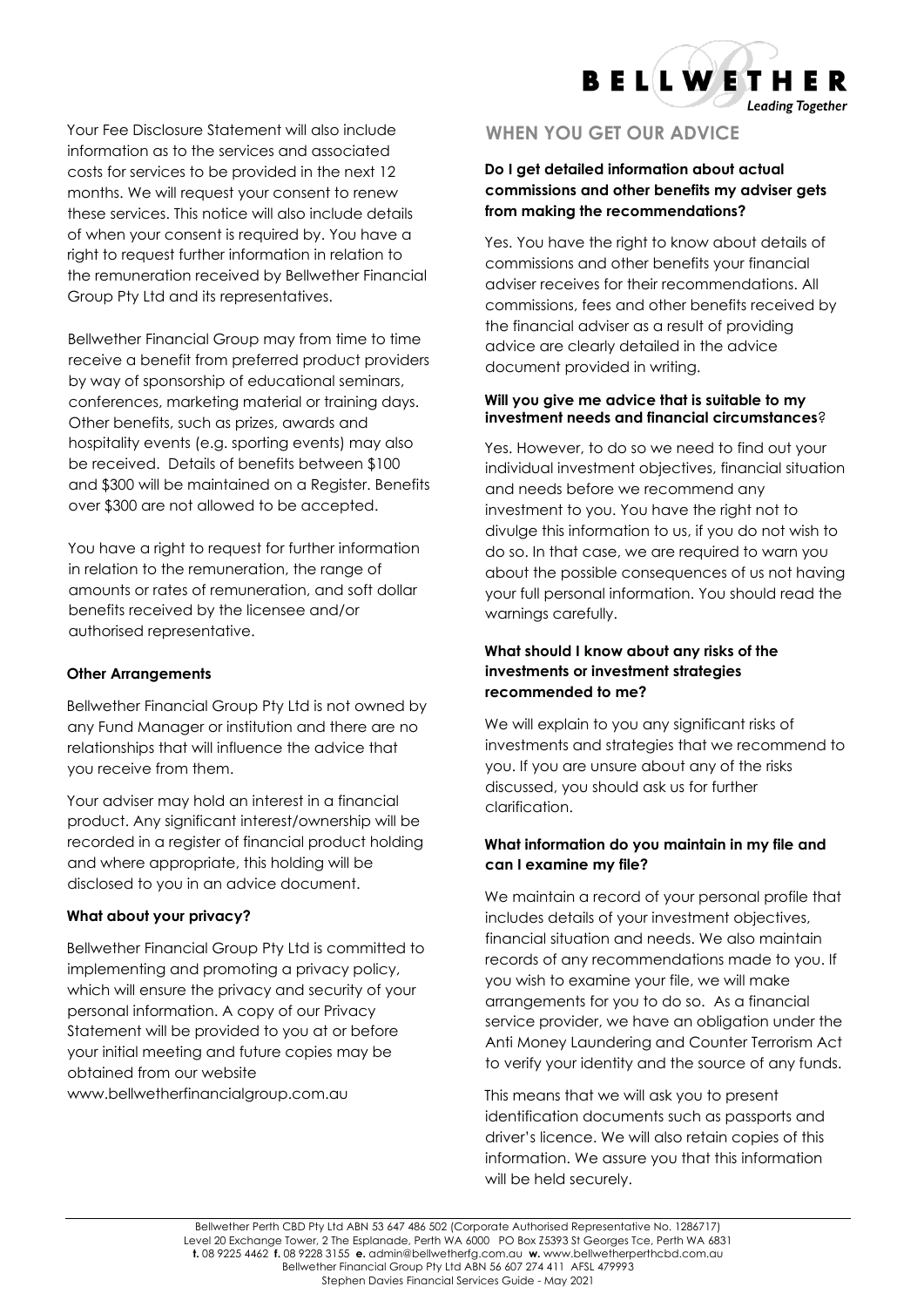

# **Can I tell you how I wish to instruct you to buy or sell my investment?**

Yes. You may notify us by telephone, fax or other means, however, in all cases, we must receive written confirmation of these instructions before we can take action.

# **Compensation Arrangements / Professional Indemnity**

Bellwether Financial Group Pty Ltd confirms that it has arrangements in place to ensure it continues to maintain Professional Indemnity insurance in accordance with s.912B of the Corporations Act 2001 (as amended). In particular our Professional Indemnity insurance, subject to its terms and conditions, provide indemnity up to the sum insured for Bellwether Financial Group Pty Ltd and our Directors,

Financial Advisers and employees in respect of our authorisations and obligations under our Australian Financial Services Licence. Where a Director, Financial Adviser, or employee has ceased work with Bellwether Financial Group Pty Ltd, this insurance will continue provide cover for any work they completed whilst they were engaged with us.

# **IF YOU HAVE ANY COMPLAINTS**

# **Who can I speak to if I have a complaint about the advisory service?**

We are committed to providing quality advice to our clients. This commitment extends to providing accessible complaint resolution mechanisms. If you have any complaint about the service provided to you, you should take the following steps:

Contact your adviser and tell your adviser about your complaint.

• If your complaint is not satisfactorily resolved within 7 days, please contact Bellwether Financial Group Pty Ltd on (08) 9225 4462 or put your complaint in writing and send it to us at PO Box Z5393 St Georges Tce, Perth WA 6831 or email management@bellwetherfg.com.au. We will try and resolve your complaint quickly and fairly.

• If an issue has not been resolved to your satisfaction, you can lodge a complaint with the Australian Financial Complaints Authority, (AFCA). AFCA provides fair and independent financial services complaint resolution that is free to consumers. Website: www.afca.org.au Email: [info@afca.org.au](mailto:info@afca.org.au) Telephone: 1800 931 678 (free call)

In writing: Australian Financial Complaints Authority, GPO Box 3, Melbourne VIC 3001

• If your concerns involve unethical conduct, you may wish to consider raising these concerns with the Financial Planning Association of Australia (FPA). They can be contacted on 1300 337 301 or at PO Box 109 Collins St West, Melbourne VIC 8007.